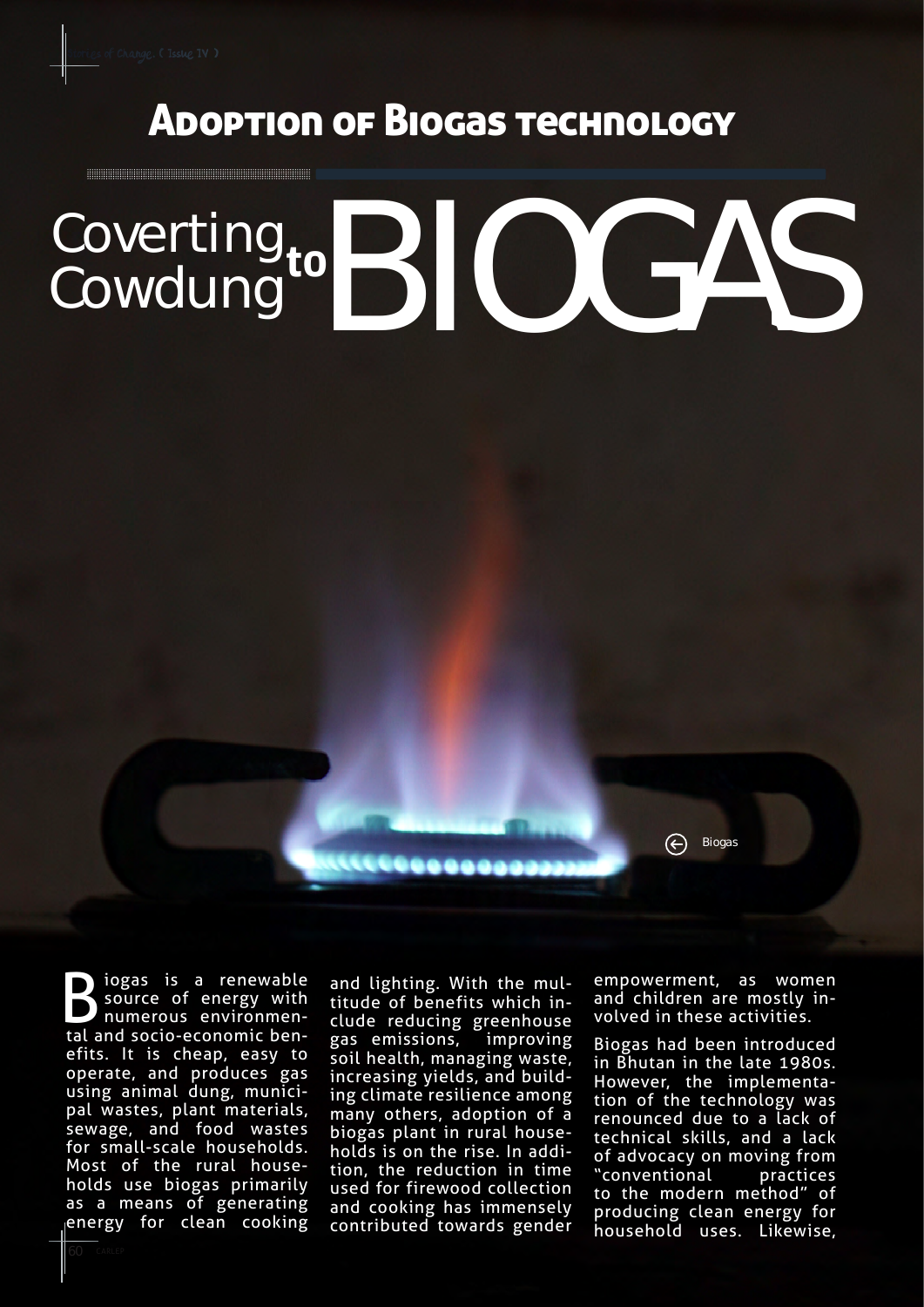the cost of biodigester ranging from Nu 25,000 to Nu 30,000 and the accessories was costly which farmers could not afford. In 2010, the technology was reinitiated in eastern Bhutan with subsidy support from United Nations Development Program (UNDP).

Since FY2018-19, CARLEP has provided fund support to install biogas to those households participating in the dairy value chain and possessing cross-breed cattle as part of an overall strategy of promoting climate-smart farming systems - reduce pressure on firewood consumption, supply

of quality manure for agriculture, reduce drudgery and improve health especially for women and children. The CARLEP supports biogas installation in line with the model of 'Bhutan Biogas Project' of the Department of Livestock where 50 % subsidy (for 4 cubic meter, 6 cubic meter and 8 cubic meter plant) is being provided while the rest is contributed by the farmers. With the subsidy support for the installation, an increasing number of farmers have opted for dome-shaped biogas model intending to substitute LPG, firewood and other means of high-cost

In FY2019-20, the practical training on biogas construction for twenty-four Masons and thirteen Supervisors was conducted at Ramjar gewog under Trashiyangtse Dzongkhag with fund support from CARLEP-IFAD and technical collaboration with Livestock Biogas Program of the Department of Livestock (DoL), Ministry of Agriculture and Forests. The training aimed at addressing the shortage of skilled manpower in the locality to construct biogas plants and advocating on the provision of subsidiary support for installation.



**Single Stove used for Biogas**

**Adding cow dung to Bio-digester**

With the multitude of benefits such as reducing greenhouse gas emissions, saving bills on LPG, reduction in time used for firewood collection, ensuring good respiratory health, and among many others, adoption of a biogas plant in rural households is on the rise.



energy.